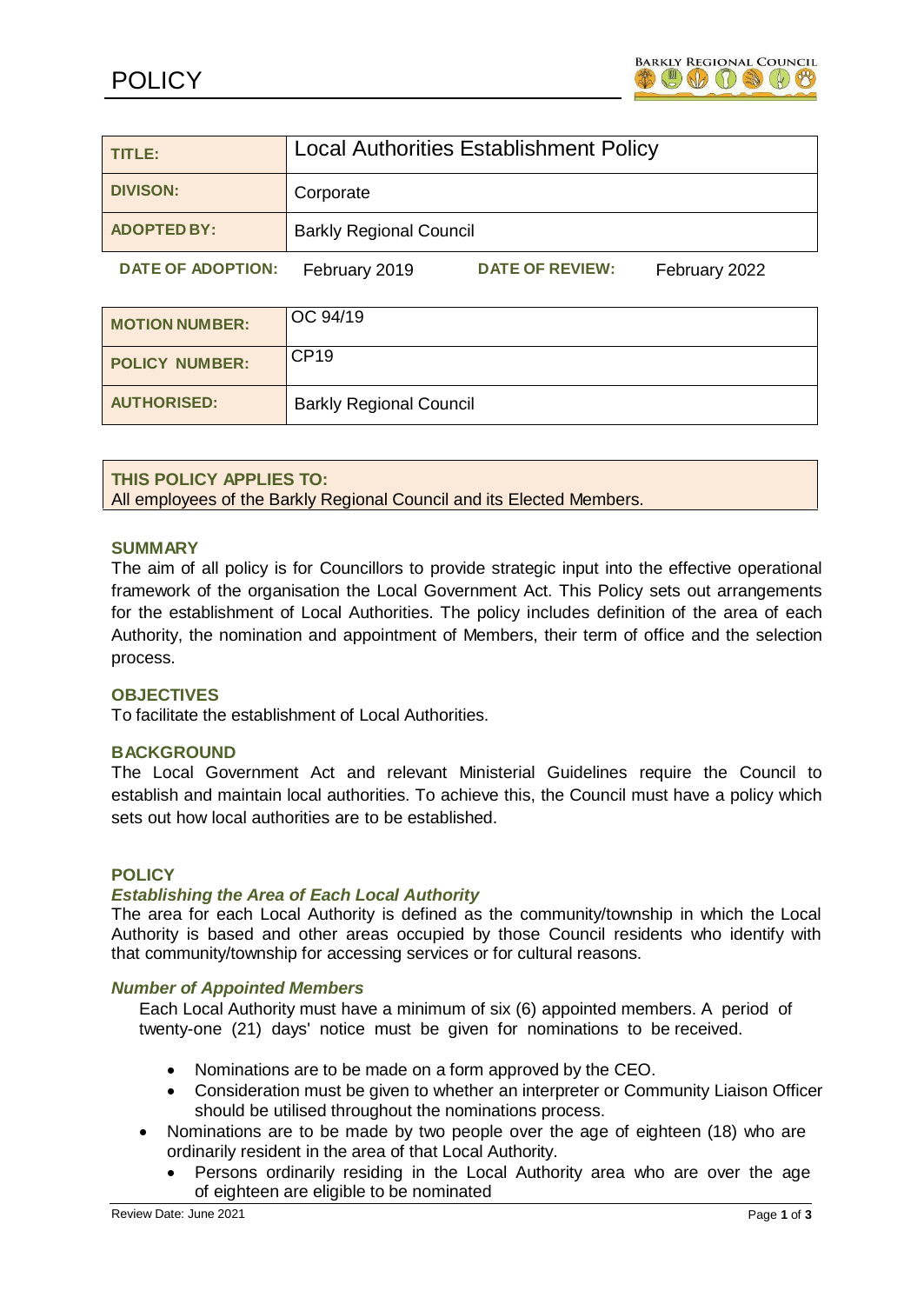

- The nomination form must include a signed statement by the person being nominated indicating that he or she consents to the nomination and is eligible to be appointed.
- Nominations are to be returnable to the CEO or a Council officer authorised by the CEO and who is working in the area of the Local Authority (the Receiving Officer).
- A person who has been nominated may withdraw his or her nomination at any time by notice in writing to the Receiving Officer who will then advise the CEO.
- The CEO must call for nominations as soon as practicable after a vacancy arises . This nomination must be advertised and promoted so that residents of the area know about the call for nominations, who to give the nomination to and the last date of nominations to be received.

### *The Selection Process*

- On receipt of a valid nomination, the Receiving Officer shall immediately transmit an electronic copy to the CEO.
- As soon as practicable after the close of nominations, the CEO shall call a meeting of the Selection Panel for the purpose of considering the nominations received and making r ecommendations to Council for consideration at the first Ordinary Council meeting after the close of nominations.

A Selection Panel will be appointed for each Local Authority comprising of the CEO as Chairperson, at least one Councillor from the Ward in which the Authority is located and the Mayor or Mayor's nominee

The Selection Panel will consider nominations and make recommendations to the first Ordinary Meeting of the Council to be held after the close of nominations.

Selection Panels need not physically meet – business can be conducted using electronic or other means at the Chair's discretion.

#### *Term of Appointment*

Appointments to the Local Authorities are for a term of two (2) years

#### *Vacancies and Revocation*

Appointed membership position becomes vacant when a member resigns in writing and the appointment is revoked by the Council. Council must give consideration to revoking the appointment of an appointed member where a member is absent from two consecutive meetings of that Local Authority or if a member's behaviour is unsatisfactory or inconsistent with any BRC policy, guideline or Code of Conduct.

#### **RISK MANAGEMENT**

To enhance Council's policy development, Elected Members, employees, Local Authority Members, Council Committee Members, communities and stakeholders are encouraged to communicate any risks they perceive to the Chief Executive Officer.

#### **REFERENCES**

Local Authorities Operations Policy

**LEGISLATION & STANDARDS** *Local Government Act* (NT) Guidelines 8